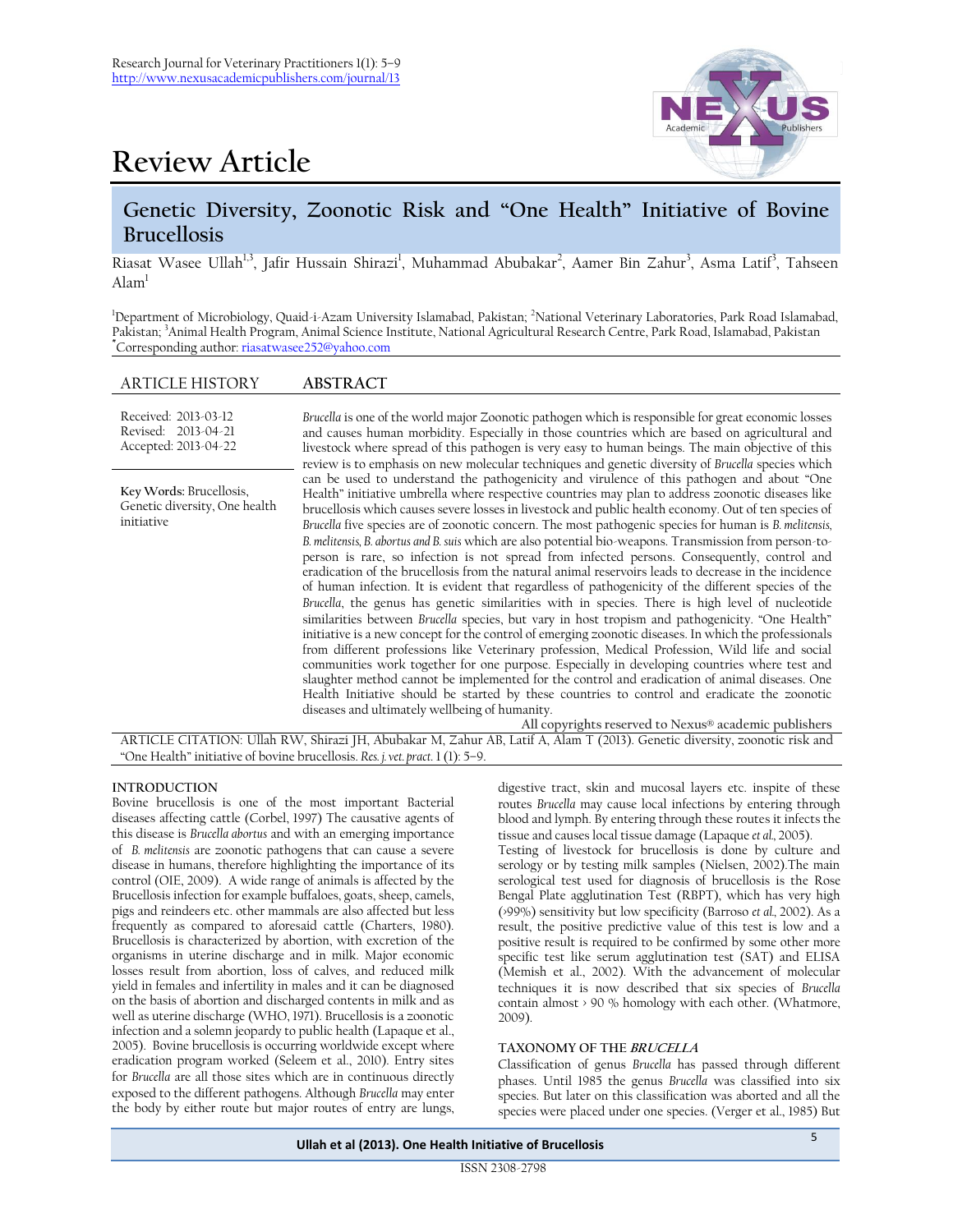again in 2003 the committee on *Brucella* taxonomy agreed to reinstate the classification of 1985 and divided the *Brucella* into six species. (Oysterman and Moriyon, 2006) In 2007 *Brucella ceti* and *Brucella pinnipedialis* (infecting preferentially cetaceans and pinnipeds, respectively) were recognized as new species (Foster et al., 2007) In 2008, another new species of *Brucella* was first isolated in the common vole (Microtus arvalis) ,it was recognized as *Brucella microti*. (Scholz et al., 2008b) recently *Brucella inopinata* was isolated from a breast implant infection in an elderly woman with clinical signs of brucellosis. (Scholz et al., 2010) Recent reports describes isolation and characterization of strains from marine mammals which are known as *Brucella*e however characteristics are not similar with already recognized *Brucella* species. (Clavareau et al., 1998, Cloeckaert et al., 2001, Jahans et al., 1997) According to current taxonomic classification there are 10 species of the *Brucella* genus in total which are recognized.

### **INVADING THE IMMUNE SYSTEM**

*Brucella* is facultative intracellular organism which survives within the host cell and bypasses the host normal immune system (Ko¨ hler et al., 2002, 2003; Baldwin and Goenka, 2006) *Brucella* species at first infect the phagocytes. and in these phagocytic cells it can resist many stresses. And eventually reach its replication site i.e. placental trophoblasts and here it replicates extensively. (Kohler et al., 2002).It modulates different immune cell functions. Such as in dendritic cells it interferes with their antigen processing and also interferes in their maturation. (Roop et al., 2009). It can also prolong the survival rate and duration of immune cells. for example in macrophages it prevents apoptosis and long term survival in the reticluendothelial system. (Gorvel and Moreno, 2002) After bypassing the immune system *Brucella* reaches its replication site and it focus on its replication. During pregnancy uterus is the area which is immune privileged area. Here once *Brucella* reaches it extensively replicates and causes abortion ultimately. (Neta et al., 2010)

### **GENETIC DIVERSITY OF BRUCELLA**

Different genetic combinations present in a genetic pool is called as genetic biodiversity. Due to the importance of genetic diversity studies most of the researchers are now focused not only on the identification of the new markers but developing and designing suitable techniques for the discrimination between the genus currently under discussion to facilitate the government bodies. Which in turn devise and plan for epidemiological surveys and also for control and eradication programs against this disease in their respective countries. It is evident from aforementioned discussion that *Brucella* although comprises of different species but these species have similarity in their genomic make up.

It is evident that regardless of pathogenicity of the different species of the *Brucella*, the genus has genetic similarities with in species. (Whatmore, 2009) There is high level of nucleotide similarities between *Brucella* species, but vary in host tropism and pathogenicity. Now a day's techniques are being developed to assess the genetic biodiversity of *Brucella*. (Vizcaı´no et al., 2000; Morenoet al., 2002; Bricker, 2002) It is clear with the help of molecular techniques that there is high degree of identity between the DNA of classical *Brucella* species. On the bases of DNA-DNA hybridization techniques, More than 90 percent similarities are present among all species of *Brucella*. (Hoyer and McCullough, 1968a, 1968b; Verger et al., 1985).



### **POPULATION GENETICS OF BRUCELLA**

There are different tools which are used to study genetic diversity. One of the techniques used for such type of study is Multi Locus Enzyme Electrophoresis (MLEE) technique (Whatmore et al., 2007). It has been set as a gold standard for population genetic studies and molecular epidemiological studies of pathogenic bacteria. It is important to measures the genetic diversity of the bacterial pathogen, the virulence factors and susceptibility of the microbes towards antibiotics can be a helpful tool for epidemiological studies. There is little evidence that bacterial population studies can be applied to *Brucella*. By using multilocus enzyme electrophoresis (MLEE) techniques population genetics has been studies for *Brucella*. (Boerlin, 1997) Some of the assays are suitable for gene level study of *Brucella*i.e.Pulsed-field gel electrophoresis, Insertion sequence based typing, PCR typing, Restriction fraction length polymorphism based approaches, Shift to 'genome-based' typing approaches, Tandem repeat based typing, Multilocus sequencing and SNP typing.

### **COMPARISON OF GENOMICS**

The availability of gene sequencing methods and techniques are helpful to understand about the pathogenicity and biological changes in the group under comparative study. In other words it can be easy to compare genome as well as other features of group members by the use of advanced research techniques. In 2002 *B. melitensis* 16 M genome was sequenced successfully. Following this genome sequence was successfully done for other strain of *Brucella* i.e. *B. Sui* 1330. (DelVecchio et al., 2002; Paulsen et al., 2002). After comparison of genome of these two strains it was found that their genomic make up is 98-100% identical. After a gap of almost three years third strain of *Brucella*'s genome was sequenced. i.e. B. abortus genome sequence was published in 2005. (Halling et al., 2005)**.**

### **MULTILOCUS ENZYME ELECTROPHORESIS (MLEE)**

It is revealed that all three genomes are very similar with each other. These genomic studies helped in understanding the pathogenicity. (Halling et al., 2005; Chain et al., 2005) An extensive study was done on genomic similarity and dissimilarity of these three strains fully seuquenced genomes. After Examination of 2308 sequences it was found more than hundred base pairs are unique to B.melitensis and B suis. But these unique base pair sequences are also found in B. abortus.Later this was confirmed that B.abortus is most closely related to B.melitensis. (Chain et al., 2005) Recently a full sequence of vaccine strain of B.abortus S19 was published. (Crasta et al., 2008) Multilocus enzyme electrophoresis (MLEE) is standard method to assess the genetic diversity of the bacterial genome. If genetic distance is larger than 0.5 than recognize as new species. MLEE of 99 isolate of *Brucella* revealed that there is very limited genetic diversity in this group. (Gandara et al., 2001)

# **ZOONOTIC RISK**

Brucellosis is the most important zoonotic disease worldwide and it is responsible for huge economic losses affecting livestock and human population. In most of the countries this disease is endemic. (Godfroid et al., 2005) Control of this disease is depends upon the rapid detection method which can also applied in field. DNA based detection methods are now developed to diagnose this disease. After the release of full genome of *Brucella* it is now easy to understand the virulence and pathogenesis of this disease.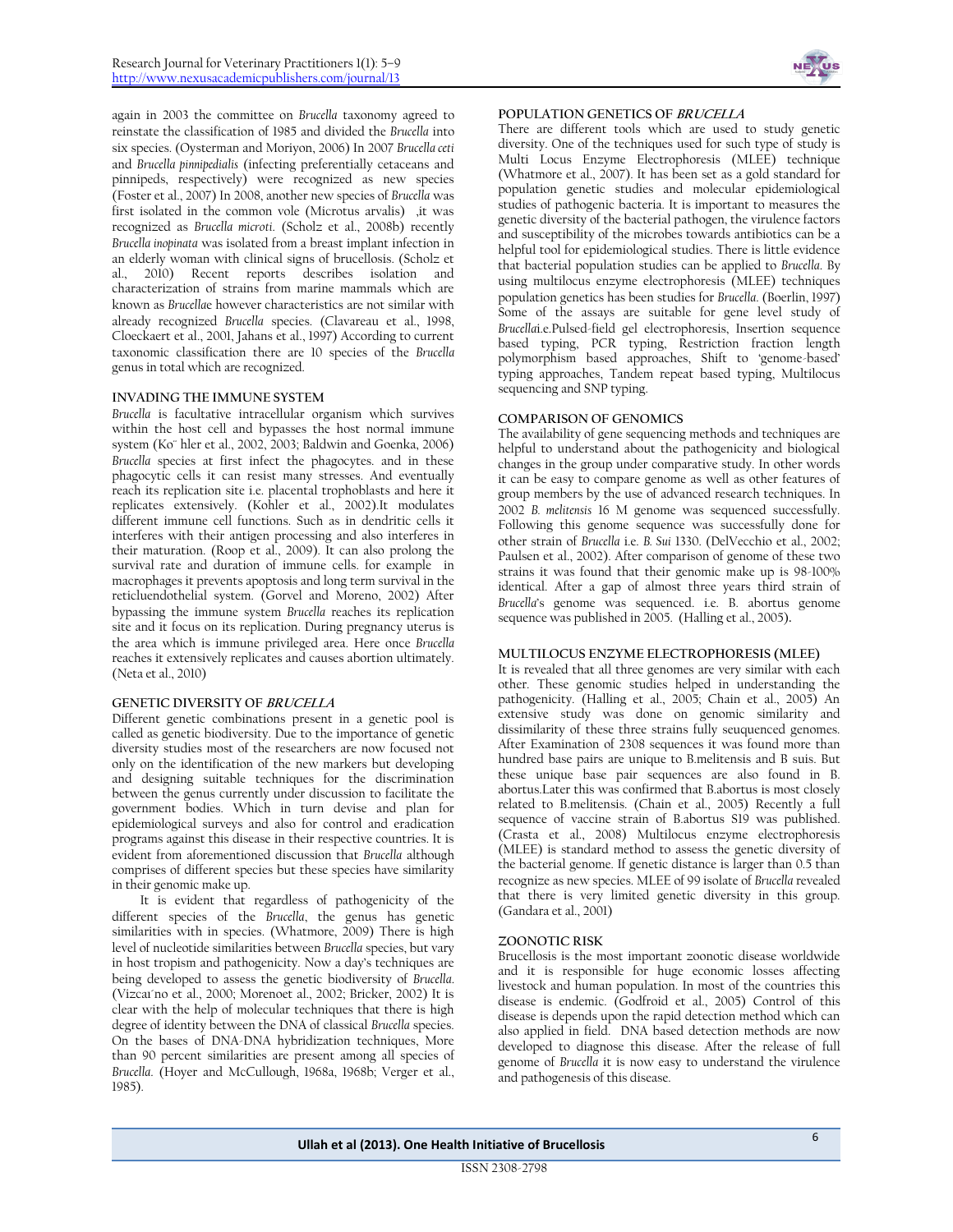### **TRANSMISSION**

There are many factors which are responsible for transmission of the disease in livestock as well as in humans. And it is varies with geographically conditions, climate, age, sex and species. (Gul and Khan, 2007). In a study conducted by Abubakar et al. (2010) showed that incidence of the disease is increased with age and also increased in sexually matured animals. Brucellosis is transmitted in human by different means e,g direct animal contact, inhalation, consumption of unpasteurized milk and other dairy product and undercooked meat products. (Malik GM,. 1997) *Brucella* can survive for long period of time in dung, water, dust, soil, aborted fetuses, meat and dairy products. And it is occupational risk for human, veterinarians and other related personals because of very low infectious dose. (Smits and Cutler, 2004) In female animals, it can reside in udder and secrete in milk and in male animals epididymitis and orchitis can lead to temporary or permanent infertility. The increase in travel from endemic to non-endemic area can increase the importance and eradication of this disease. (Corbel, 2006) Worldwide more than 500,000 humans are affected with brucellosis. (Pappas et al., 2006)

### **ZOONOTIC IMPACT**

Five out of nine species of *Brucella* can infect humans in which most pathogenic for human is *B. melitensis*. And followed in descending order by *B. suis*, *B. abortus* and *B. canis* (Acha et al., 2003). In last few years the zoonotic characteristics of the marine *Brucella*e (*B. ceti*) has also been reported. (Brew et al., 1999; McDonald et al., 2006; Sohn et al., 2003). *B. melitensis*, *B. suis* and *B. abortus* are listed as potential bio-weapons by the Centers for Disease Control and Prevention because *Brucella* species are highly infectious in nature and can be easily aerosolized. Transmission typically occurs directly with skin lesion, inhalation of aerosols and consuming contaminated or unpasteurized dairy and milk products. (Young, 1998; Christopher *et al.,* 2010). Due to resemblance of *Brucella* symptoms with influenza it is difficult to detect the outbreak. (Chain et al., 2005). Studies in the sub Saharan Africa suggest that cattle are the main source of the *Brucella* spp. And the *Brucella abortus* infected cattle are the main source of the causing disease in humans in sub- Saharan Africa. (McDermott and Arimi, 2002).

#### **WORLDWIDE DISTRIBUTION AND ECONOMIC IMPACT**

Worldwide human brucellosis prevalence has been studied. The high risk countries are south and Central America, Eastern Europe, Asia, Africa, Mediterranean Basin, the incidence of disease in the Eastern Mediterranean Region ranges from 1 per 100,000 to 20 per 100,000 populations. Brucellosis is endemic in Saudi Arabia, where the national sero-prevalence is 15% (Memish, 2001). The geographical distribution is constantly changes with new emerging and re-emerging centers. Brucellosis causes more than 500,000 human cases worldwide. This disease has a very limited geographical distribution but still have a noteable status in the western Asia, latin America and some part of Africa. (Seleem et al., 2010).

The countries like UK, Sweden, Netherlands, Canada, Cyprus, Denmark, Finland, New Zealand and Norway. The Eastern and northern Asia, Central Asia and central South America are still not free from brucellosis. In some countries the *B. melitensis* has never been reported. According to (Robinson, 2003), there are no reliable reports that *B. melitensis* is eradicated from small ruminants from any country. Due to some socioeconomic, sanitary and political issues brucellosis is still more prevalent in some part of the world. Even made advances



in surveillance techniques. (Pappas et al., 2006) The disease cause huge economic losses in animal production system in the form of abortion, reduced milk yield and delayed conception and in public health in the form of cost of treatment and productivity loss. Annually 600 Million US doller losses are due to brucellosis in Latin America. The US national brucellosis eradication program, while costing \$3.5 billion between 1934 and 1997, the cost of reduced milk production and abortion in 1952 alone was \$400 million (Acha et al., 2003; Sriranganathan et al., 2009).

#### **MEASURES FOR CONTROL: ESPECIALLY IN DEVELOPING COUNTRIES**

Brucellosis is highly infectious and contagious with rapid inter and intra-herd spreading (Ahmad, 2005). The main important objective to control of this disease is reducing the impact of this disease on animal health and especially human concerns. An effective control measures include the surveillance of the infected herds with cost effective and more specific diagnostic tests (Abubakar et al., 2012). Separation of the infected herd from healthy ones and eradicate the reservoirs to protect the susceptible population in that area. Vaccination of the domestic animals and wild life reduced the risk for human health.

Alexander et al., (2012) reported that the areas where buffaloes are present it is more likely that these species are may be the important in the transmission of the disease. And it is recommended that wild life species are also included in the surveillance studies. According to (Saleem M.N et all 2009) said that cost effective control measures for brucellosis is known but problem is lack of funding and awareness in respective authorities.

It is difficult to implement control strategies in developing countries considerable efforts have been required for the infrastructure and for awareness campaigns about *Brucella* risks Providence Laboratory facilities and trained personals for collection and testing of samples for regular surveillance activities. So these are the challenges which are facing by the developing countries. By controlling disease in animals may reduce the risks in humans considerably. And its happen in developed countries where bovine brucellosis is controlled or eradicated the human risk becomes low. So for the control of the disease there should be a strong support by the concerning government. The farmers, governments, milk industry and consumers must work together for the control of this disease.

Three types of control measures are described by the Abubakar et al.,(2012) which are first: to eliminate the reservoir by proper quarantine and hygiene measures. Second: reduced or breaking the connection between reservoir and susceptible population. Third: by immunization with quality vaccines.

### **ONE HEALTH INITIATIVE AND BRUCELLOSIS**

One health initiatives although is very successful for emerging zoonotic diseases but for brucellosis there is lake of conceptual frame work for the control of brucellosis. In developing countries there is no one health surveillance and control system for zoonotic disease. By implementing these initiatives for the control of the disease ultimately there are benefits for Public health and concerning societies. (Zinsstag et al., 2007)

Coker et al, (2011) said and it is obviously true that changes are occurs in the livestock sector and due to reemerging of zoonotic diseases a new one heath research and policies has to be defined. The most important thing is the correct diagnosis for the disease both in Humans and Livestock due to zoonotic pathogen. And assure that what type of species is involved in human and in livestock. This approach leads to the proper planning of the surveillance and control of the disease under one health initiatives. According to Jones et al.,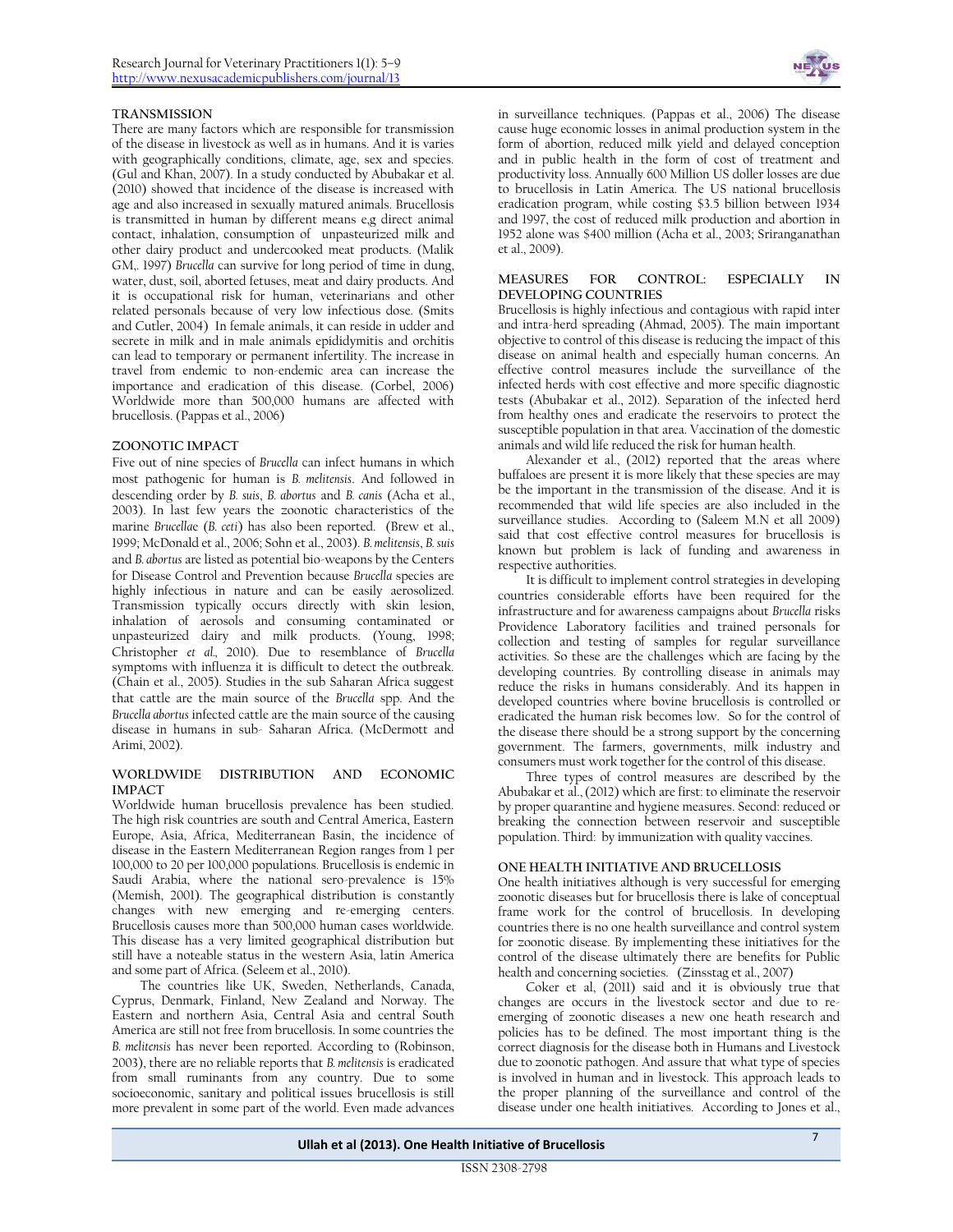

(2008), almost two third of the human pathogens are zoonotic and are of great concern because of causing deadly disease in humans. So it is important to have a global surveillance and control system for the emerging zoonotic diseases like brucellosis.

In trading live animals the OIE emphasizing on avoid transmission of the diseases. So it is important to have a worldwide standardized detecting system. The OIE also prescribed tests which are implicated in the field conditions and these are also appropriate in the developing countries. But the important thing is that rather emphasizing on detection systems it is important to detect the reservoir animals in the population from where disease occurs (Godfroid et al. 2012).

"One Heath" initiative is only successful when all related professionals work together like veterinarians, medical personals, and wild life professionals It will play a major role in the control of zoonotic diseases like brucellosis.

#### **CONCLUSION**

*Brucella* is a zoonotic pathogen which causes heavy losses in livestock as well as in public health. Developed world eradicate this disease by Test and Slaughtered method but this method is not suitable for developing countries, so to addressed these challenges it is important to control the disease in Livestock ultimately reduced risk for public health and obviously in livestock also. Developing countries or countries where this disease is endemic must be seriously planned and make strategies for the control and eradication of this disease. Now a day "One Health" Concept is being introduced which is very helpful in combating different zoonotic disease. After the discovery of *Brucella* Genome it is now easy to understand the virulence of this bacterium and how it causes the disease. And it may helpful in new diagnostic techniques for brucellosis and host specificity determination in future. New virulence factors are also recognized with the help of genetic techniques. After the above discussion it is recommended that "One Health" initiative should be started in developing countries which are in process to combat with this disease and also for other endemic zoonotic diseases. So in the "One Health" umbrella one should know his responsibilities and make strategies for control and eradication if zoonotic diseases that is suitable for each country and all professional work together for the well-being of humanity.

#### **REFRENCES**

- Abubakar M, M Mansoor and MJ Arshed (2012). Bovine brucellosis: old and new concepts with pakistan perspective. Pak Vet J. 32 (x): xxx.
- Abubakar M, MJ Arshed, M Hussain, Ehtisham-ul-Haq and Q Ali (2010). Serological evidence of *Brucella abortus* prevalence in Punjab province, Pakistan-a cross-sectional study. Transbound Emerg Dis. 57: 443-447.
- Acha, N.P, Szyfres, B (2003). Zoonoses and Communicable Diseases Common to Man and Animals, third ed., vol. 1. Pan American Health Organization (PAHO), Washington, DC.
- Ahmad K, (2005). Control of animal diseases caused by bacteria: Principles and approaches, Pak Vet J. 25: 200-202.
- Alexander KA, Blackburn JK, Vandewalle ME, Pesapane R, Baipoledi EK (2012). Buffalo, Bush Meat, and the Zoonotic Threat of Brucellosis in Botswana. PLoS ONE 7(3): e32842.
- Baldwin, C.L, Goenka, R (2006). Host immune responses to the intracellular bacteria *Brucella*: does the bacterium instruct the host to facilitate chronic infection? Crit. Rev. Immunol. 26:407–442.
- Barroso, G. P, C. P. R. Rodriguez, B. G. Extremera, M. A. Maldonado, G. G. Huertas and M. A. Salguero, (2002). Study of 1,595 brucellosis cases in the Almeria province (1972-1998) based on epidemiological data from disease reporting. Rev.Clin. Espanola, 202: 577-582.
- Boerlin, P. (1997). Applications of multilocus enzyme electrophoresis in medical microbiology. J. Microbiol. Methods 28: 221–231.
- Brew, S.D, Perrett, L.L, Stack, J.A, MacMillan, A.P, Staunton, N.J, (1999). Human exposure to *Brucella* recovered from a sea mammal. Vet. Rec. 144, 483.
- Bricker, B.J (2002). PCR as a diagnostic tool for brucellosis. Vet. Microbiol. 90: 435–446.
- Chain, P.S, Comerci, D.J, Tolmasky, M.E, Larimer, F.W, Malfatti, S.A, Vergez, L.M ,Aguero, F, Land, M.L, Ugalde, R.A, Garcia, E (2005). Wholegenome analyses ofspeciation events in pathogenic *Brucella*e. Infect. Immun. 73: 8353–8361.
- Charters, A. D (1980). Brucellosis. Australian Family Physican, 9: 707-712
- Christopher S, BL Umapathy and KL Ravikumar (2010). Brucellosis: review on the recent trends in pathogenicity and laboratory diagnosis. J Lab Physicians, 2: 55-60.
- Clavareau C, Wellemans V, Walravens K, Tryland M, Verger J.M, Grayon M, Cloeckaert A, Letesson J.J, Godfroid J (1998). Phenotypic and molecular characterization of a *Brucella* strain isolated from a minke whale (*Balaenoptera acutorostrata*), Microbiology 144 :3267–3273.
- Cloeckaert, A, Grayon, M., Grepinet, O (2002). Identification of *Brucella* melitensis vaccine strain Rev.1 by PCR-RFLP based on a mutation in the rpsL gene. Vaccine 20: 2546–2550.
- Cloeckaert A, Verger J.M, Grayon M, Paquet J.Y, Garin-Bastuji B, Foster G, Godfroid J (2001). Classification of *Brucella* spp. isolated from marine mammals by DNA polymorphism at the omp2 locus, Microbes Infect. 3 :729–738.
- Coker R, Rushton J, Mounier-Jack S, Karimuribo E, Lutumba P, Kambarage D (2011). Towards a conceptual framework to support one-health research for policy on emerging zoonoses. The Lancet Infectious Diseases 11:326–31.
- Corbel, M.J (1997). Brucellosis: an overview. Emerg. Infect. Dis. 3: 213–221.
- Martins, H, Garin-Bastuji, B, Lima, F, Flor, L, Pina, F.A, Boinas, F (2009). Eradication of bovine brucellosis in the Azores, Portugal—outcome of a 5-year programme (2002–2007) based on test-and-slaughter and RB51 vaccination. Prev. Vet. Med. 90: 80–89.
- Corbel MJ. (2006). Brucellosis in humans and animals. Geneva (Switzerland): World Health Organization.
- Crasta, O.R, Folkerts, O, Fei, Z, Mane, S.P, Evans, C, Martino-Catt, S, Bricker, B, Yu, G, Du, L, Sobral, B.W (2008). Genome sequence of *Brucella* abortus vaccine strain S19 compared to virulent strains yields candidate virulence genes. PLoS One 3: e2193.
- DelVecchio, V.G, Kapatral, V, Redkar, R.J, Patra, G, Mujer, C, Los, T, Ivanova, N.,Anderson, I, Bhattacharyya, A, Lykidis, A, Reznik, G, Jablonski, L, Larsen, N.,D'Souza, M, Bernal, A, Mazur, M, Goltsman, E, Selkov, E, Elzer, P.H, Hagius, S.,O'Callaghan, D, Letesson, J.J, Haselkorn, R, Kyrpides, N, Overbeek, R (2002). Proc Natl Acad Sci U S A. 99(1): 443– 448.
- Foster, G, Osterman, B.S, Godfroid, J, Jacques, I, Cloeckaert, A (2007). *Brucella* ceti sp. nov and *Brucella* pinnipedialis sp. nov. for *Brucella* strains with cetaceans and seals as their preferred hosts. International Journal of Systematic and Evolutionary Microbiology 57: 2688–2693.
- Gandara B, AL Merino, MA Roger and EM Romero (2001). Limited Genetic Diversity of *Brucella* spp. JCM.39 (1):235–240
- Godfroid j (2012). A "One Health" surveillance and control of brucellosis in developing countries: Moving away from improvisation. Comp Immunol Microbiol Infect Dis [http://dx.doi.org/10.1016/j.cimid.2012.09.001.](http://dx.doi.org/10.1016/j.cimid.2012.09.001)
- Godfroid J, A Cloeckaert, J P Liautard, S Kohler, D Fretin, K Walravens, B Garin-Bastuji, J J Letesson (2005). From the discovery of the Malta fever's agent to the discovery of a marine mammal reservoir, brucellosis has continuously been a re-emerging zoonosis. Vet. Res. 36: 313–326.
- Gorvel, J.P, Moreno, E (2002). *Brucella* intracellular life: from invasion to intracellular replication. Veterinary Microbiology 90: 281–297.
- Gul ST and A Khan (2007). Epidemiology and epizootology of brucellosis: A review. Pak Vet J, 27: 145-151.
- Halling, S.M, Peterson-Burch, B.D, Bricker, B.J, Zuerner, R.L, Qing, Z, Li, L.L, Kapur,V, Alt, D.P, Olsen, S.C (2005). Completion of the genome sequence of *Brucella*abortus and comparison to the highly similar genomes of *Brucella* melitensis and *Brucella* suis. J. Bacteriol. 187: 2715– 2726.
- Hoyer, B.H, McCullough, N.B (1968a). Polynucleotide homologies of *Brucella* deoxyribonucleic acids. J. Bacteriol. 95: 444–448.
- Hoyer, B.H, McCullough, N.B (1968b). Homologies of deoxyribonucleic acids from *Brucella* ovis, canine abortion organisms, and other *Brucella*. J. Bacteriol. 96: 1783–1790.
- Jahans K.L, Foster G, Broughton E.S (1997). The characterisation of *Brucella* strains isolated from marine mammals, Vet. Microbiol. 57: 373–382.
- Jones KE, Patel NG, Levy MA, Storeygard A, Balk D, Gittleman JL (2008). Global trends in emerging infectious diseases. Nature 451:990–3.
- Ko¨ hler, S, Foulongne, V, Ouahrani-Bettache, S, Bourg, G, Teyssier, J, Ramuz, M, Liautard, J.P (2002). The analysis of the intramacrophagic virulome of *Brucella* suis deciphers the environment encountered by the pathogen inside the macrophage host cell. Proc. Natl. Acad. Sci. U.S.A. 99 : 15711– 15716.